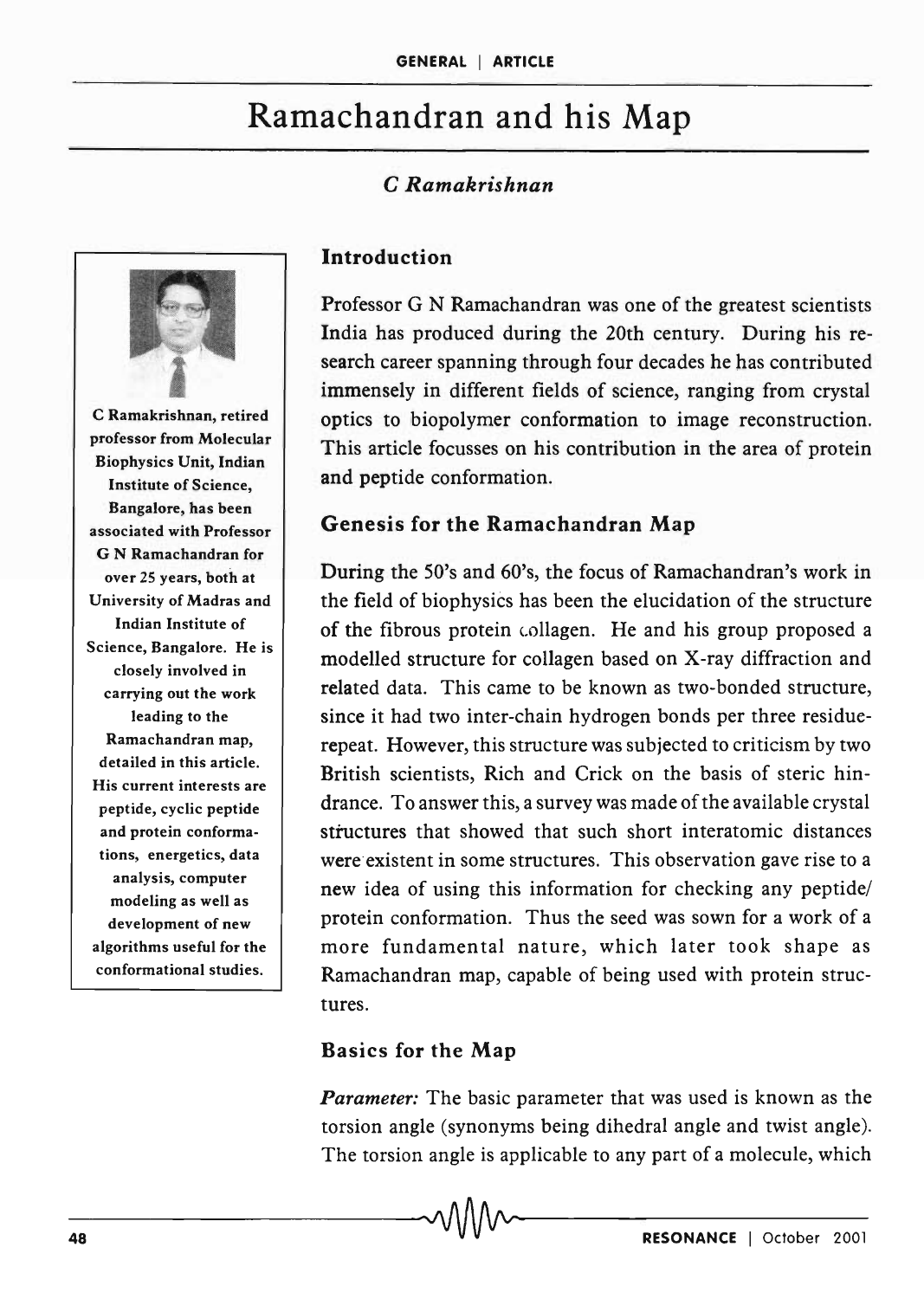

has a system of four atoms A, B, C and D connected linearly through covalent bonds. This is shown schematically in *Figure*  1a. It is necessary to keep in mind that torsion angle is not just a geometrical angle (such as ABC etc.) but an angle of rotation. Hence it requires unambiguous definition about the starting position for measuring rotation and sense of rotation. The symbol employed to represent any torsion angle is  $\chi$  (Greek letter chi) and two representative positions are shown in *Figure* 1b and lc corresponding to  $\chi = 0^\circ$  and  $\chi = 180^\circ$ . In chemistry literature, these are known as cis and *trans* orientations respectively (since atoms A and D are on the same side of BC in *Figure* 1b and on opposite sides in *Figure* Ic).

*System used:* The very first step is to choose a suitable system on which this concept of steric hindrance could be applied. As is well known in protein chemistry, any protein chain is made up of a large number of amino acids belonging to twenty different varieties, linked in a sequential way through amide/peptide linkages. An alternate way of looking at a protein chain is that it has a backbone chain of atoms with the amino acid side group atoms as branches at the  $\alpha$ -carbon atoms. Keeping in mind that linkage of two amino acids gives rise to a geometrically welldefined peptide unit, the backbone of a protein with  $n$  amino acid residues will contain *n-1* peptide units. The geometry of the peptide units (viz., bond lengths, bond angles) had been given as early as 1953 by Linus Pauling and his group and the crystal structures of the large pumber of proteins available nowadays

Figure 1. (a) Schematic representation of a system of 4 atoms A, B, C, D linked linearly by bonds. Orientation in the system ABCD for (b)  $\chi = 0^{\circ}$ . (c)  $\chi = 180^{\circ}$ . Note that in (b) atoms A and D are on the same side(cis) of B·C, and in (e) they are on the opposite sides (trans) of B-C.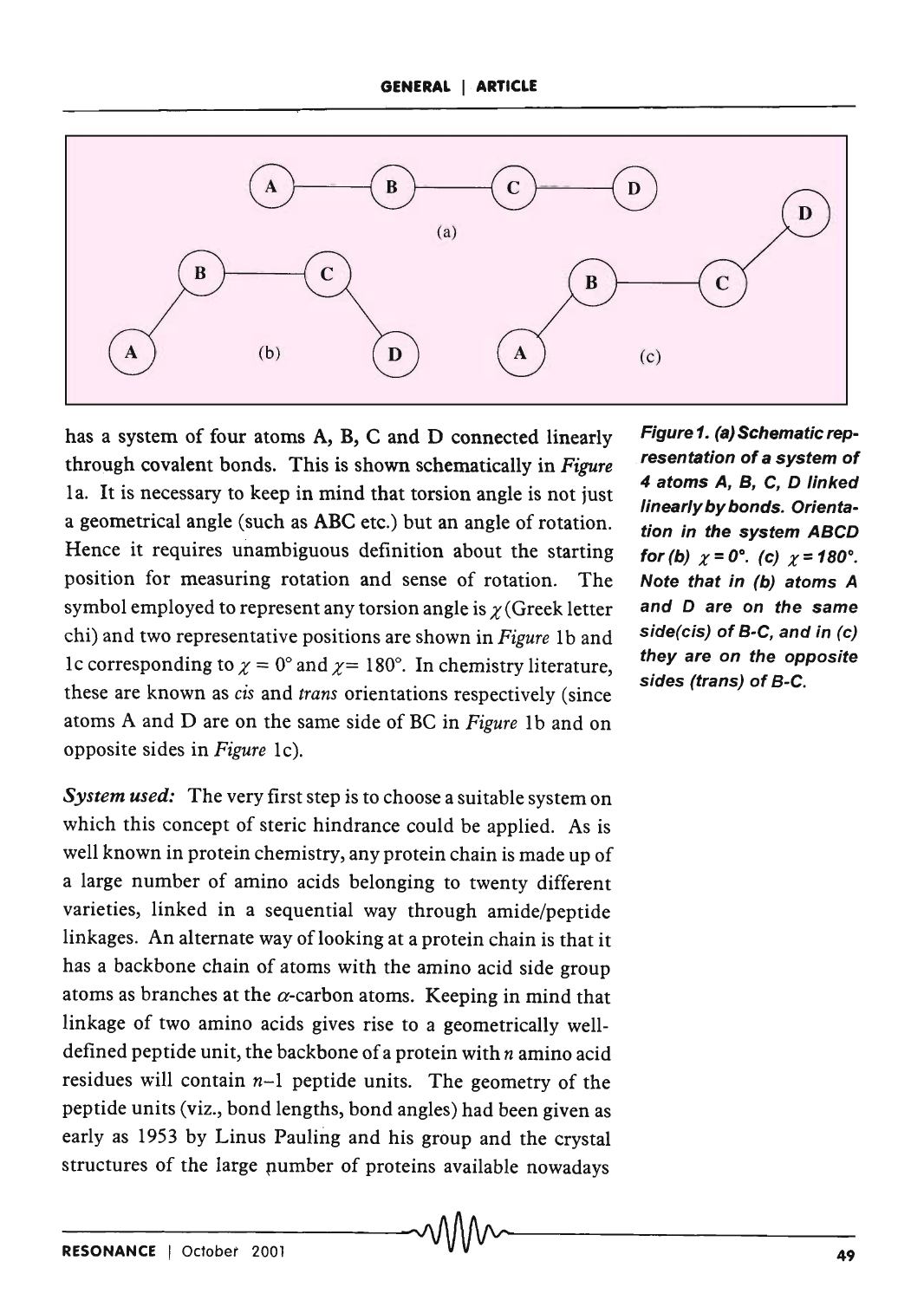

Figure 2. Trans-planar peptide unit, which was first given by Linus Pauling, forms the basic unit in the backbone of protein and peptide chains.

stand proof of the almost invariant nature of the parameters of the peptide unit. Such a peptide unit in *trans*configuration spanning from one  $C^{\alpha}$  to the next is shown in *Figure* 2 (as a ball and stick model drawn by a software package RASMOL). The basic system that was used in the formulation of Ramachandran map is a system of two such linked peptide units, shown in *Figure 3.* 

*Ramachandran angles (ø, w)*: Having defined a parameter (torsion angle) and chosen a system (two linked peptide units), the location of the parameter in the system had to be decided. The two bonds  $N - C^{\alpha}$  and  $C^{\alpha} - C$ are the ones about which rotations are permissible and

hence torsion angles have been defined with respect to these bonds. They are

(i) 
$$
\chi
$$
 (C-N-C <sup>$\alpha$</sup> -C) and (ii)  $\chi$  (N-C <sup>$\alpha$</sup> -C-N).

These two torsion angles were assigned specific symbols, the first one as  $\phi$ (phi) and the second one as  $\psi$ (psi). These came to be known as Ramachandran angles. Every junction, therefore, would have a unique pair of Ramachandran angles  $(\phi, \psi)$  defin-



Figure 3. A system of two frans-planar peptide units linked at the central  $\alpha$ -carbon atom. Ramachandran angles  $(\phi_i, \psi_i)$  are shown.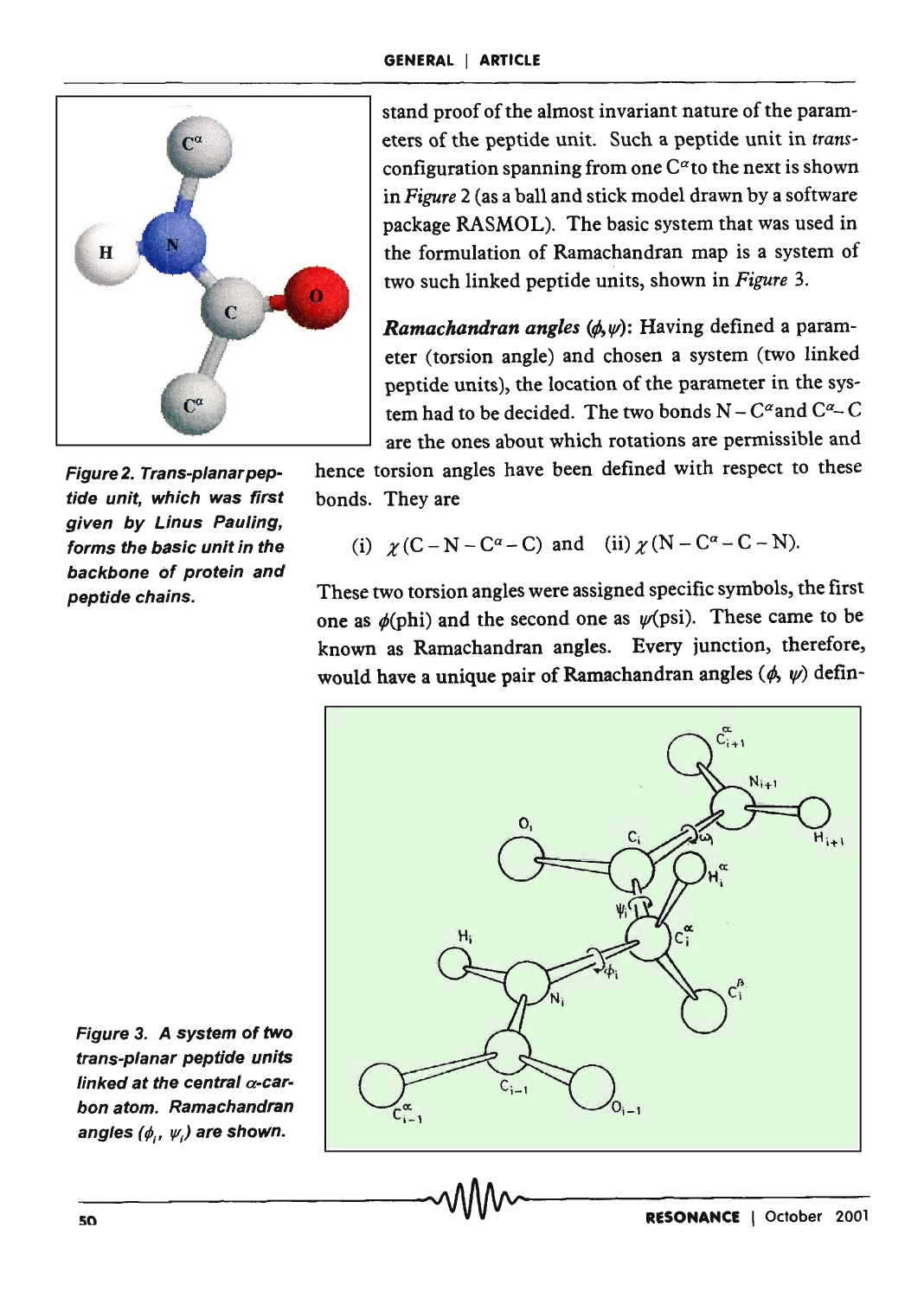ing the relative orientations of the adjoining peptide units. It is easily seen that a protein chain containing  $n$  amino acids will have *n-l* peptide units, *n-2* junctions and the backbone of the protein chain can be described in terms of the *n-Z* pairs of Ramachandran angles  $(\phi, \psi)$ , one at every junction.

# **Principle Underlying the Formation of Ramachandran Map**

It had been believed that the atoms in a structure could not approach each other closer than the sum of their van der Waal's radii. But it turned out in the study on collagen, that this is not strictly true and the limiting distances are to be reformulated. Using the analysis on the crystal structure data on small molecules, two sets of limiting distances of closest approach were obtained, named as normal and outer limits. Any specific conformation of a pair of linked peptide units could be generated for a given pair of  $(\phi, \psi)$  using analytical methods and the distances between the various pairs of non-bonded atoms could be examined using these limiting distances. The conformation was then designated as fully allowed or partially allowed or disallowed depending on whether (i) all the distances were greater than the normal limit or (ii) one or more distances were less than the outer limit (short contact) or (iii) some distances lie between the two limits.

## **Ramachandran Map for L-residues**

The above procedure has been applied for the entire range of  $-180^{\circ}$  to 180° of  $\phi$  and  $\psi$  at specific intervals. It is worthwhile to remember that this idea was conceived of and the laborious calculations had to be carried out at a time (1960-6Z) when computers did not make their appearance on the scientific scene and the only sophisticated tool available was the electric desk calculator. Nevertheless the entire calculation was carried out. The next question that arose was how to represent the results. Since this was a two-parameter problem the obvious solution was a sort of *x-y* plot. Cutting the long story short, the final result is

It had been believed that the atoms in a structure could not approach each other closer than the sum of their van der Waal's radii. But it turned out in the study on collagen, that this is not strictly true and the limiting distances are to be reformulated.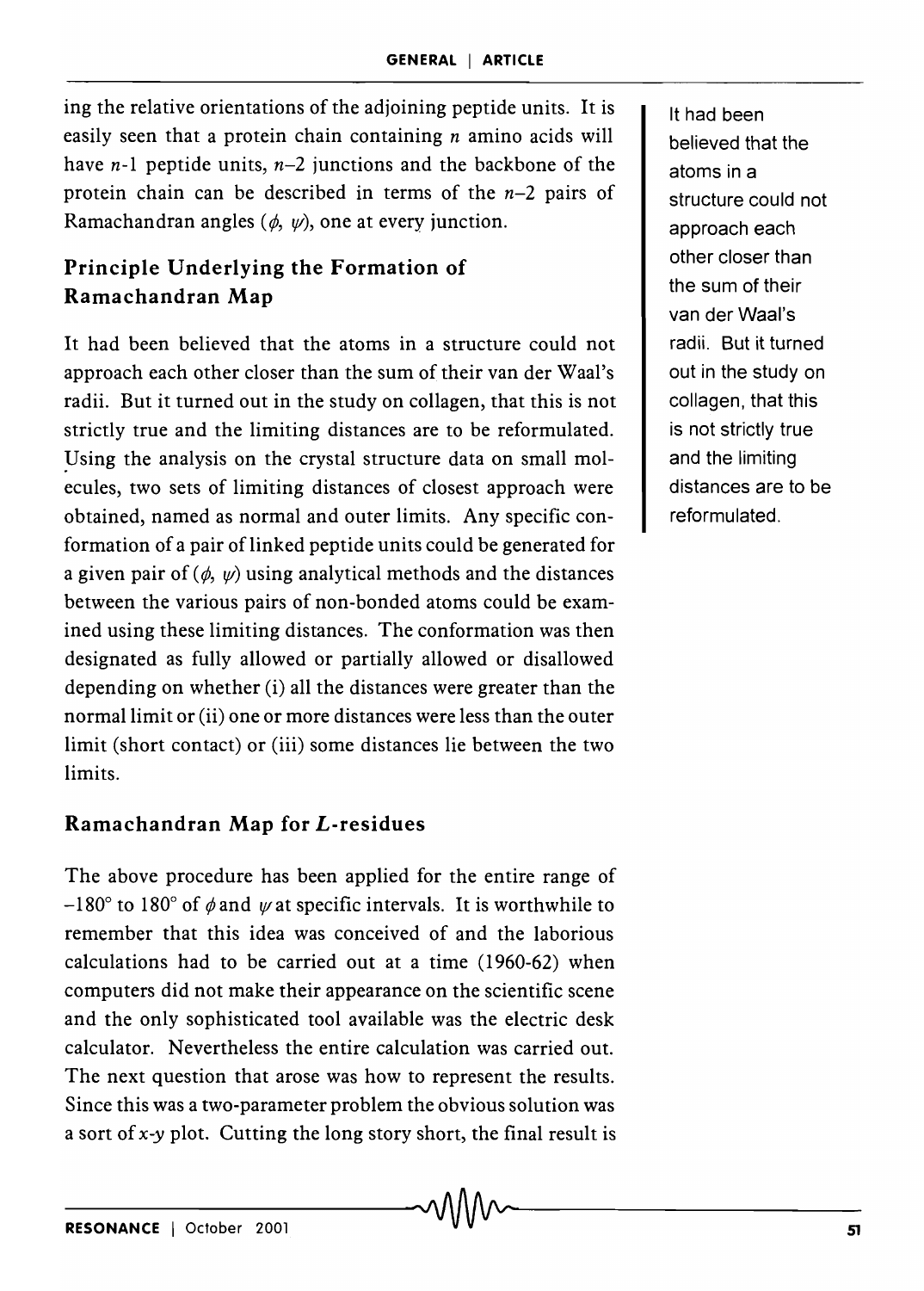Figure 4. Ramachandran map for non-glycyl residues at the junction  $\alpha$ -carbon atom. The fully allowed regions are shown in red shade, and the partially allowed regions in green shade.



depicted in *Figure* 4, which has now universally come to be known as Ramachandran map. Any student of chemistry/biochemistry will know that the amino acids can exhibit stereoisomerism and the dominant isomer in proteins is L-amino acid. For the formulation of the map, the side chain  $\beta$ -carbon atom in L-configuration has been used.

Let us now take a brief survey of the Ramachandran map. The fully allowed regions are shown in red shade in *Figure* 4 and partially allowed regions in green shade. The rest are disallowed regions. There are two fully allowed regions, one on the top left and the other on the bottom left quadrants and two partially allowed regions, one on the left half and a small one on the right half.

When the Ramachandran map was first published (in 1963) not even a single protein structure had been solved.

#### Ramachandran Map and Protein Structures

When the Ramachandran map was first published (in 1963) not even a single protein structure had been solved. However, structures such as  $\alpha$ -helix and  $\beta$ -sheet, proposed for fibrous proteins of kmef family and silk were available in literature in addition to a handful of small peptide crystal structures. It was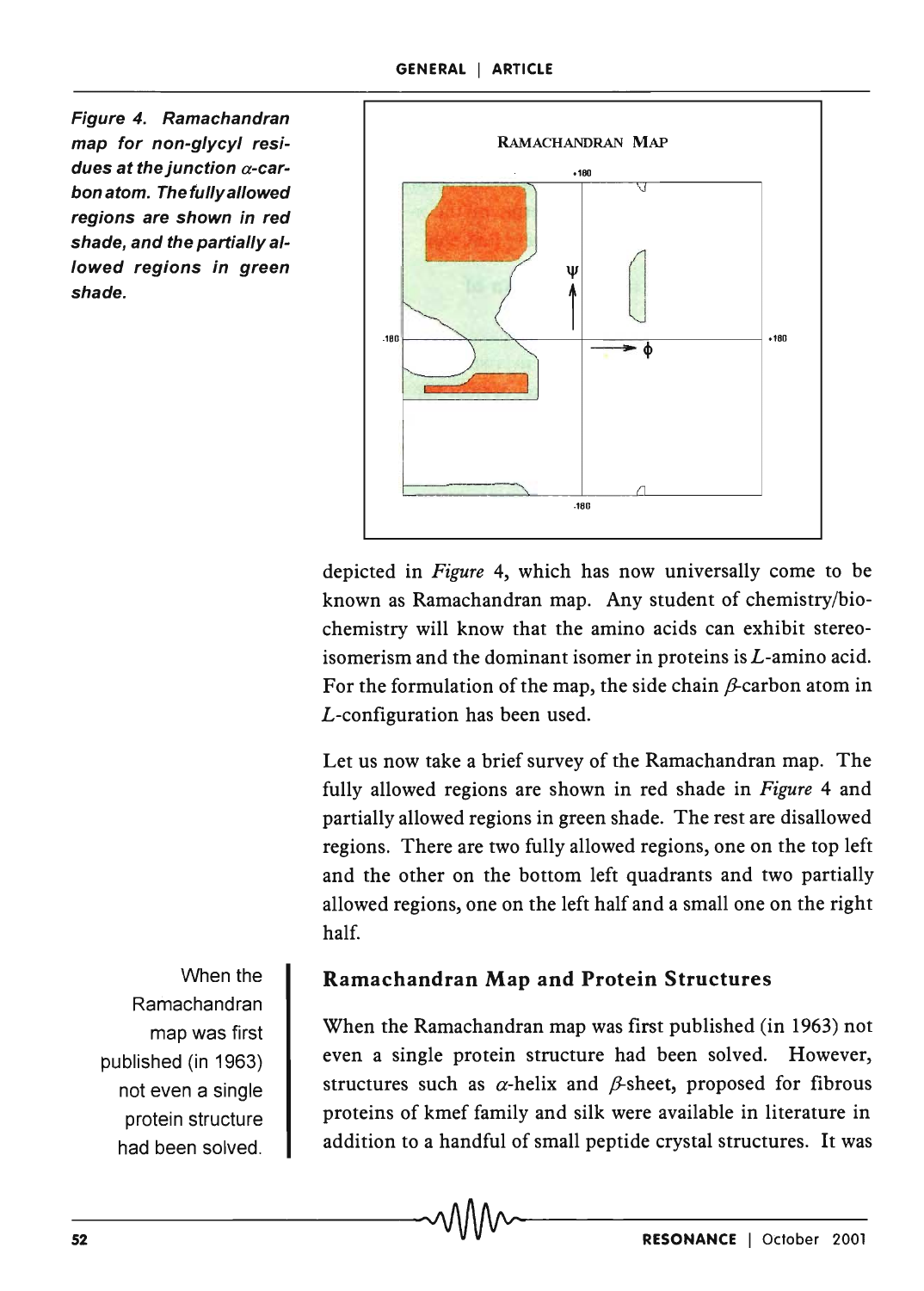very gratifying to note that the Ramachandran angles for these, fall well within the allowed region. The map had to be kept in cold storage for a few more years before the crystal structures of proteins made their appearances on the scientific scene. At present, more than 15,000 cally solved, NMR and modelled) and with the enormous amount of computational power available, the Ramachandran angles can be computed and depicted on the backdrop of the Ramachandran map. One such example (chosen ran-  $\begin{array}{|c|c|c|c|c|c|c|c|}\n\hline\n\text{180} & -\text{180} \\
\hline\n\end{array}$ domly) is given in *Figure* 5 for the pro-

tein penicillopepsin (acid hydrolase; PDB code 3APP), which has around 280 non-glycyl residues. The conformations can be seen to fall well within the allowed regions and this excellent agreement clearly brings out the strength of a systematic study based on a sound fundamental principle. At present, the map is used effectively as checkpoint during and after the crystal structure is solved.

## Utility value of the Ramachandran Map

Ramachandran map comes in as a handy tool in any analysis involving protein structure. The two important secondary structures that are found in any protein are (i)  $\alpha$ -helices and (ii)  $\beta$ strands (also known as extended strands) forming  $\beta$ -sheets. Though, these are nowadays depicted through wonderful graphic representations (cartoon diagrams as they are called), conformational information can be visualised with the help of the Ramachandran map. *Figure* 6a and b show both the ribbon diagram (drawn using the software package RASMOL) and the Ramachandran plots for these two secondary structures. It is easily seen and of course true that the Ramachandran angies in a helical segment/extended strand are all clustered, but at different quadrants in the map. There are many such instances where the map



Figure 5. Ramachandran plot of amino acid residues in the protein, penicillopepsin (acid hydrolase; PDB code-3APP). Only the non-glycy/ residues are plotted. The excellent agreement can be seen in that the points fall well within the outer limit allowed regions.

> Ramachandran map comes in as a handy tool in any analysis involving protein structure.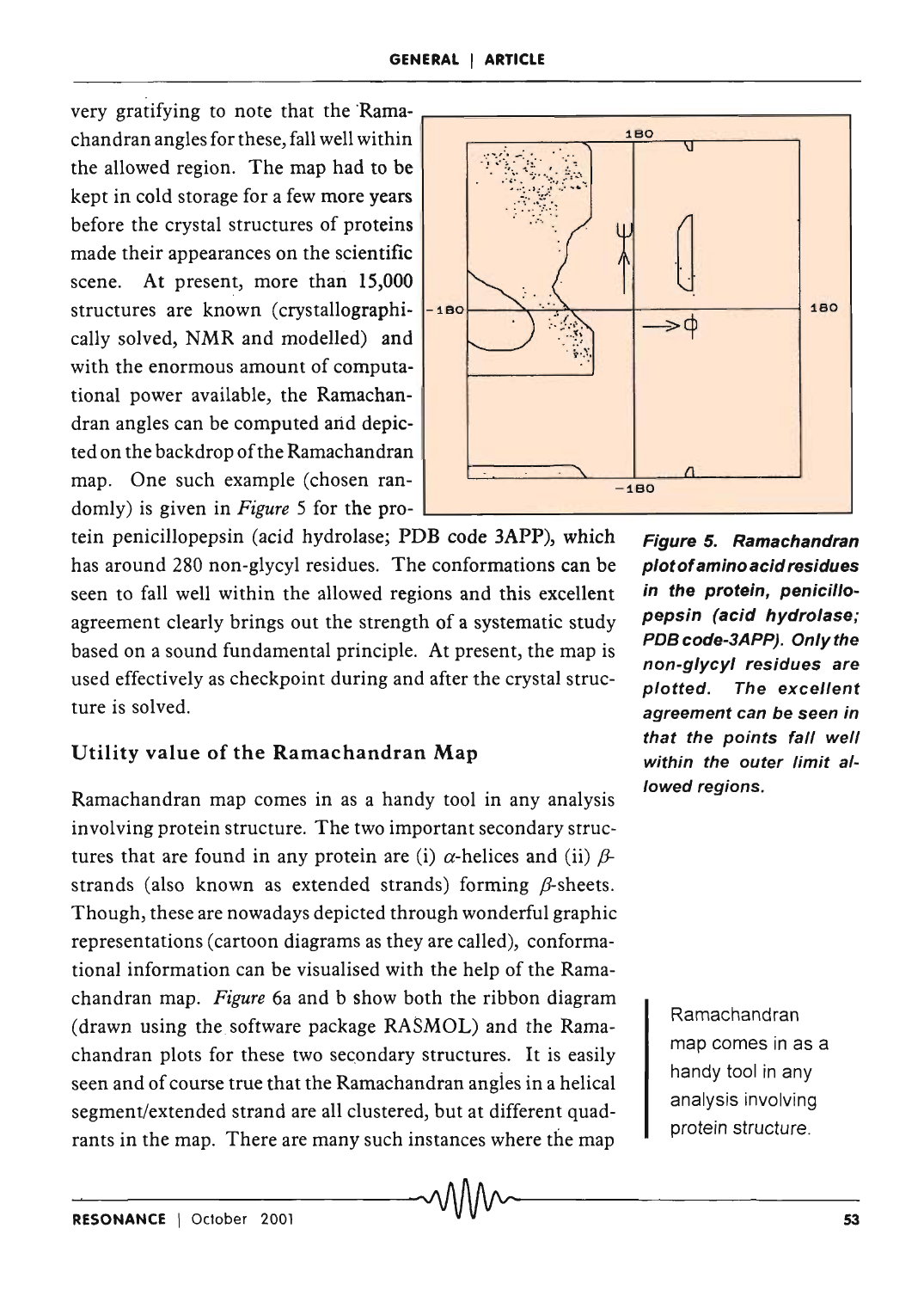Figure 6. Clustering of points for regular secondary structures is a feature that can be easily brought out from Ramachandran plot. (a) Clustering in  $\alpha$ -helical segment (around  $(-60^\circ,$  $-30^{\circ}$ ) of ( $\phi$ ,  $\psi$ ), shown on the left, and ribbon diagram of the segment shown on the right) (b) Clustering in  $\beta$ sheet (shown on the left); (the ideal value for a fully extended chain is  $(-180^\circ,$ 180°) of  $(\phi, \psi)$  and the corresponding ribbon diagram is shown on the right). Note that the locations of the clusters for the secondary structures are located in different quadrants of the map.



can be effectively used in data analysis on proteins such as motif recognition, closeness between two structures, etc.

Apart from these two well-known secondary structures, there is a third one, which in many instances is responsible in bringing around the folded nature in proteins. These are known as  $\beta$ turns and involves a system of three linked peptide units. Literature is full of many studies on these. Ramachandran and his group were the first ones to recognize the importance of such a motif as a part of a systematic study on hydrogen bonds in peptide segments.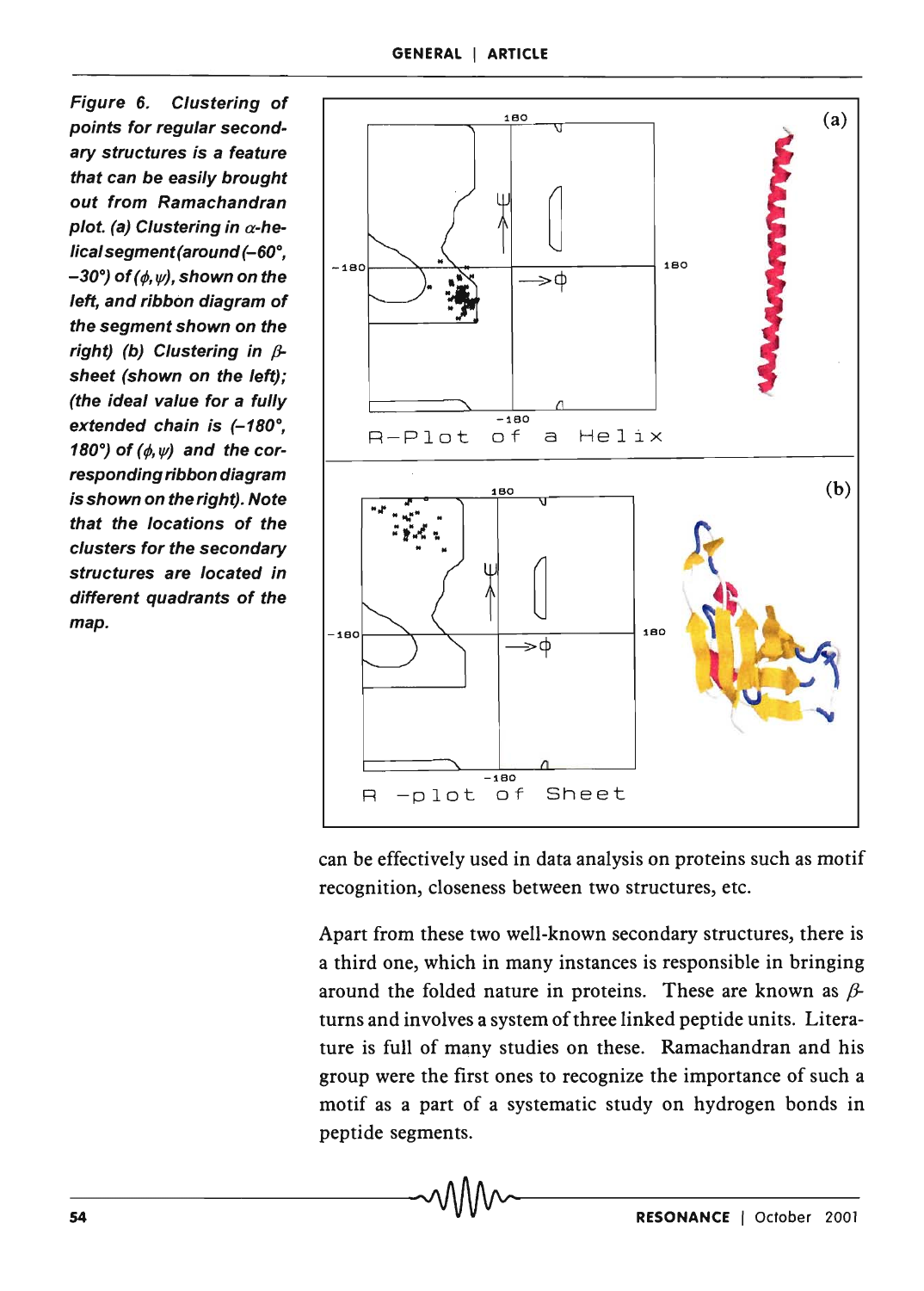

Figure 7. Ramachandran maps corresponding to (a) D-residue (b) glycyl residue and (c) Aib residue at the junction  $\alpha$ -carbon atom; The inverted appearance of the D-map as compared to the conventional Ramachandran map as well as the symmetrical nature of the allowed regions in (b) and (c) which arises due to the nonchiral nature of the side groups are observable.

### Other Examples of Ramachandran Maps

Though the Ramachandran map was produced using the *L*configuration for the side chain  $\beta$ -carbon atom, it can easily be adopted for the D-residue. Ramachandran maps for D-, Gly and Aib (Alpha-amino-isobutyric acid - an unusual amino acid with two *β*-carbon atoms) residues are shown in *Figure* 7a-c, respectively. The huge conformational freedom enjoyed by the glycyl residues due to the absence of  $\beta$ -carbon atom and the high restriction imposed due to the presence of two  $\beta$ -carbon atoms has been brought out clearly in the Ramachandran maps. Similarly a plot of prolyl residues (not shown here) will show the severe geometric restriction imposed on one of the Ramachandran angle  $\phi$  (around  $-60^{\circ}$  for *L*-Pro).

In addition to the map, Ramachandran made a number of isolated but highly significant contributions in the field of protein conformation. Mention can be made of the studies on prolyl residues, relative merits of different forms of potential functions for non-bonded interaction, hydrogen bonding potential function, helix with alternating *L-* and D-residues and many more. The concept of Ramachandran map first developed for proteins

Though the **Ramachandran** map was produced using the Lconfiguration for the side chain  $\beta$ carbon atom, it can easily be adopted for the D-residue.